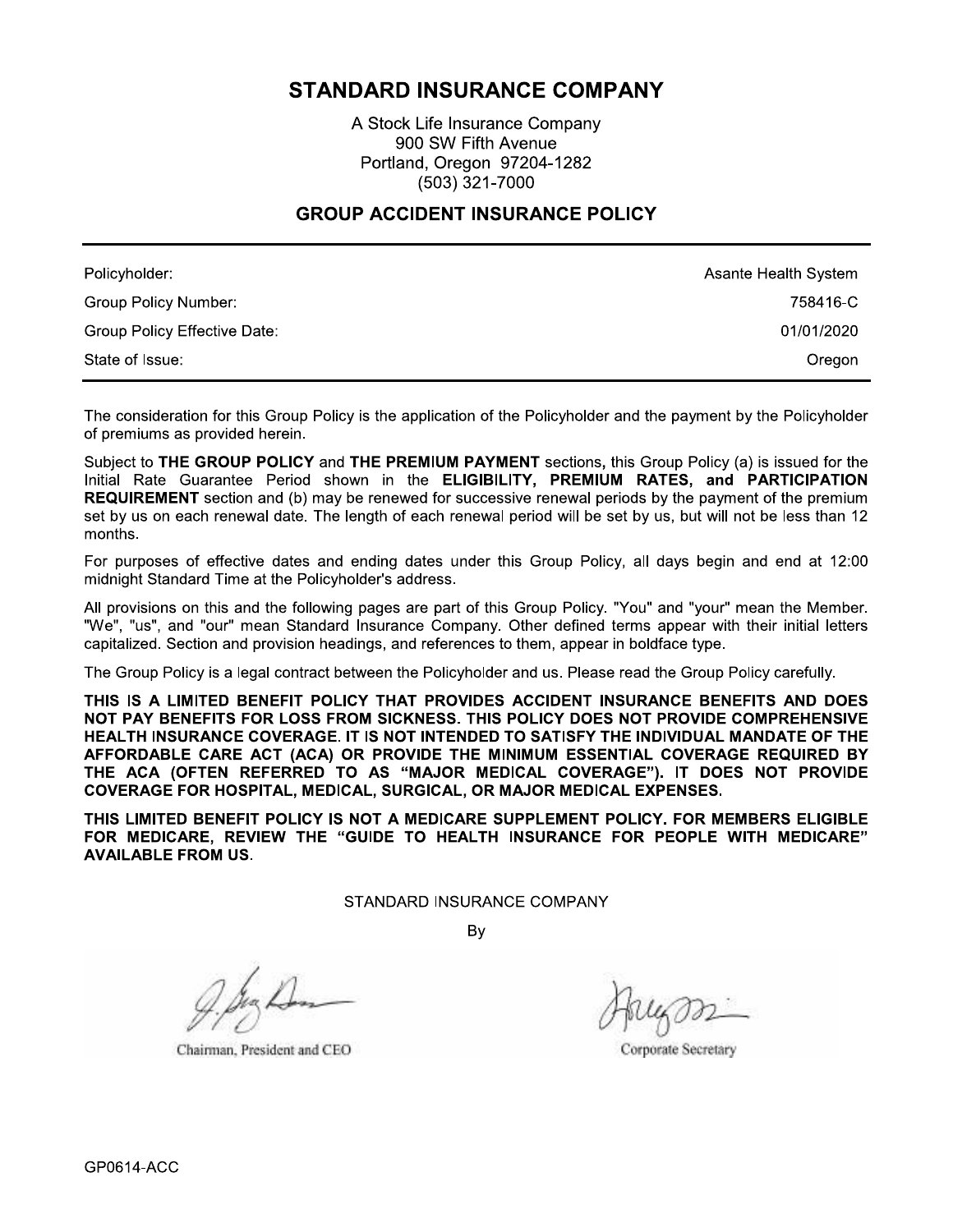# **Table of Contents**

| <b>Table of Contents</b> |  |  |
|--------------------------|--|--|
|                          |  |  |
|                          |  |  |
|                          |  |  |
|                          |  |  |
|                          |  |  |
|                          |  |  |
|                          |  |  |
|                          |  |  |
|                          |  |  |
|                          |  |  |
| Premiums                 |  |  |
|                          |  |  |
|                          |  |  |
|                          |  |  |
|                          |  |  |
|                          |  |  |
|                          |  |  |
|                          |  |  |
|                          |  |  |
|                          |  |  |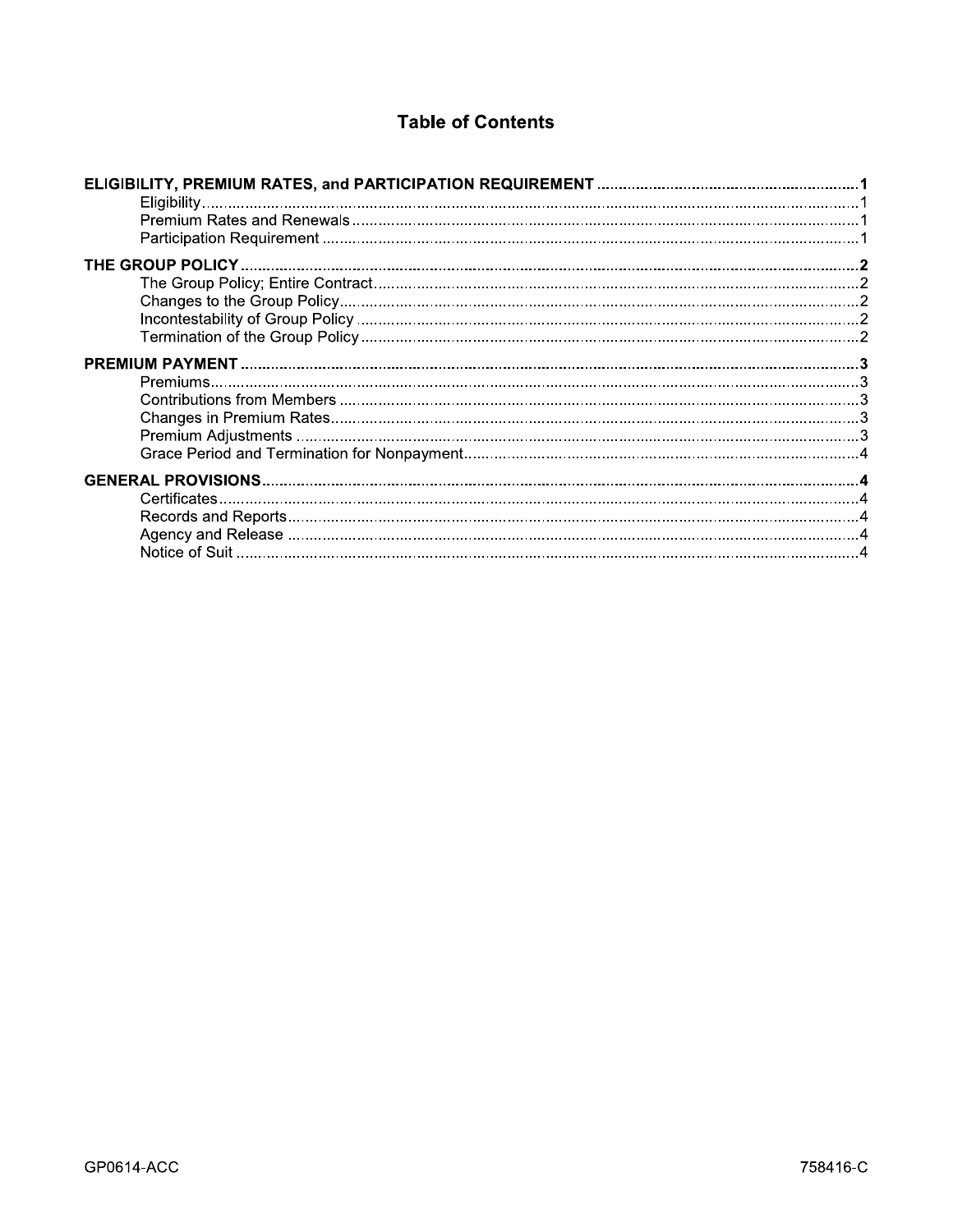| <b>Eligibility</b>                |                                                                 |  |
|-----------------------------------|-----------------------------------------------------------------|--|
| Employer(s):                      | Asante Health System                                            |  |
|                                   | <b>Asante Physician Partners</b>                                |  |
| Eligible Class(es):               | All Members                                                     |  |
| <b>Premium Rates and Renewals</b> |                                                                 |  |
| Member only:                      | \$6.95                                                          |  |
| Member and Spouse only:           | \$10.79                                                         |  |
| Member and Child only:            | \$13.30                                                         |  |
| Member and Dependents:            | \$20.74                                                         |  |
| Premium Due Date:                 | 01/01/2020 and the first day of each calendar month thereafter. |  |
| Initial Rate Guarantee Period:    | 01/01/2020 to 01/01/2023                                        |  |
| Grace Period:                     | 60 days from Premium Due Date.                                  |  |
| Notice of Rate Change:            | 270 days                                                        |  |
| Notice of Termination:            | 31 days                                                         |  |
| <b>Participation Requirement</b>  |                                                                 |  |
| Minimum Participation Number:     | 10 insured Members                                              |  |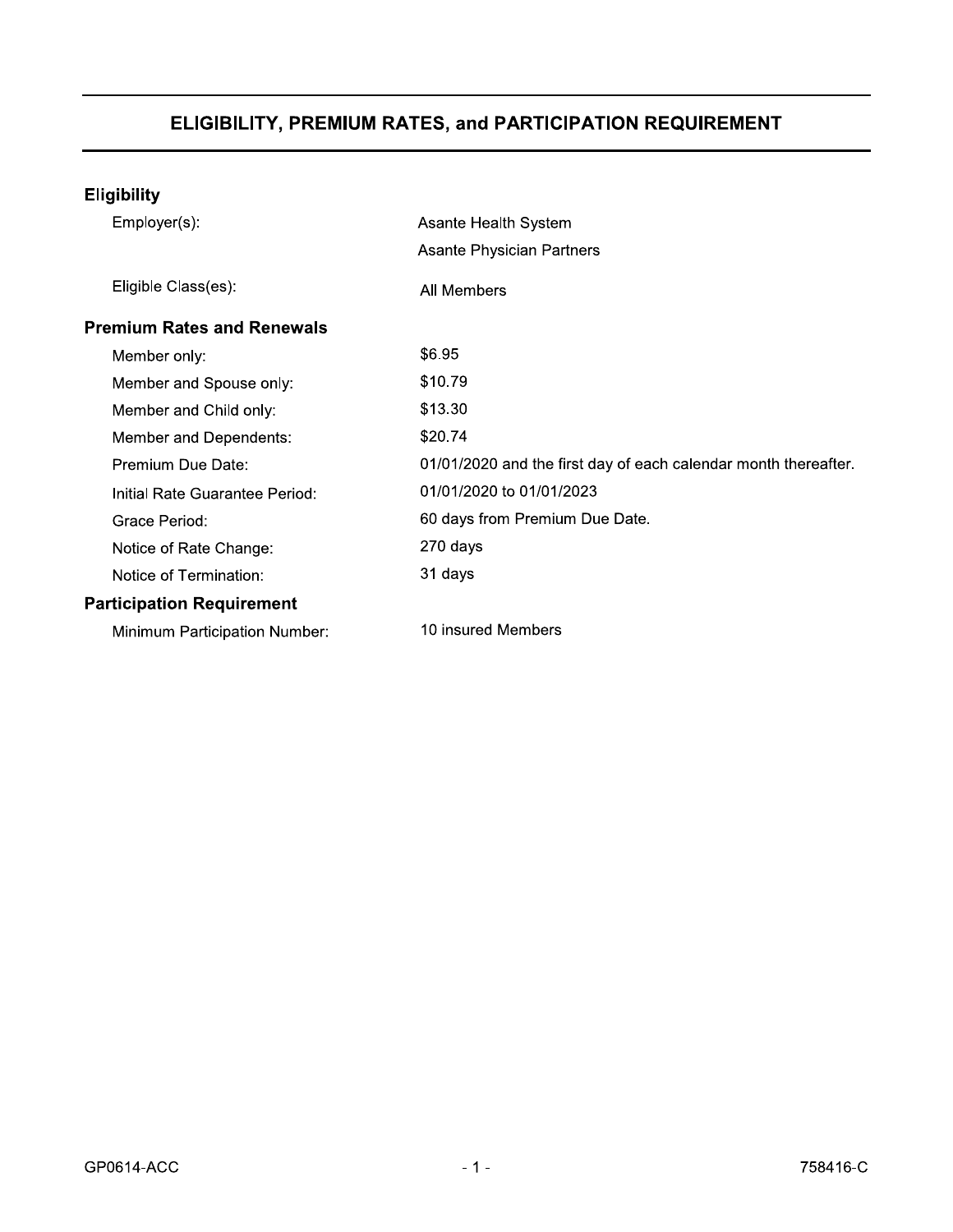# THE GROUP POLICY

# The Group Policy; Entire Contract

The Group Policy is the entire contract between the Policyholder and us. We will provide benefits according to the terms of the Group Policy.

The Group Policy consists of the following:

- This group accident insurance policy issued by us to the Policyholder and identified by the Group Policy Number.
- The Policyholder's attached application.
- Group accident insurance certificates with the same Group Policy Number.
- Any amendments to the Group Policy or certificates.

The Policyholder's rights or the rights of any Member will only be affected by provisions that are part of the Group Policy. Only an executive officer of Standard Insurance Company may bind us by making a promise or a representation; or accept a representation that relates to the Group Policy.

### **Changes to the Group Policy**

Benefits under the Group Policy are limited to its terms, including any valid amendment. No change or amendment will be valid unless it is approved in writing by one of our executive officers and given to the Policyholder for attachment to the Group Policy. The Policyholder, your Employer, and their respective employees or representatives have no right or authority to change or amend the Group Policy or to waive any of its terms or provisions without our signed written approval.

We may change the Group Policy in whole or in part when any change or clarification in law or governmental requiation affects our obligations under the Group Policy, or with the Policyholder's consent.

Any such change or amendment of the Group Policy may apply to current or future Members or to any separate classes or groups of Members.

### **Incontestability of Group Policy**

Any statement made by the Policyholder or Employer to obtain the Group Policy is a representation and not a warranty.

No misrepresentation by the Policyholder or your Employer will be used to deny a claim or to deny the validity of the Group Policy unless all of the following are true:

- The Group Policy would not have been issued if we had known the truth.
- We have given the Policyholder a copy of a written instrument signed by the Policyholder which  $\bullet$ contains the misrepresentation.

The validity of the Group Policy will not be contested after it has been in force for two years, except for nonpayment of premiums or fraudulent misrepresentations.

### **Termination of the Group Policy**

The Group Policy may be terminated by us or the Policyholder according to its terms. It will terminate automatically for nonpayment of premium.

The Policyholder may terminate the Group Policy in whole, and may terminate insurance for any class or group of Members, at any time by giving us written notice. The effective date of termination will be the date stated in the notice. If no date is stated in the notice, then the effective date of termination will be the last day of the calendar month for which the premium was paid.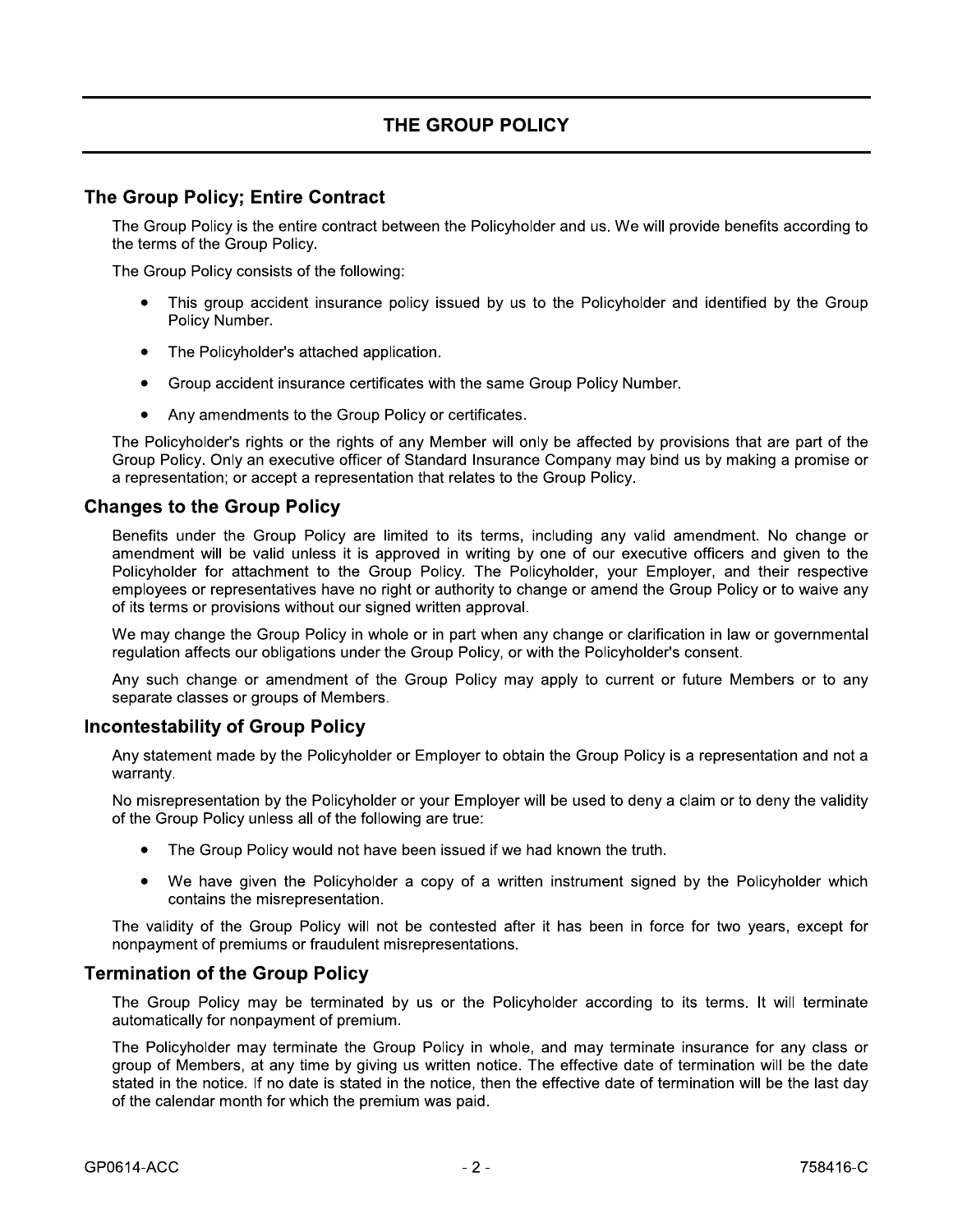We may terminate the Group Policy as follows:

- On any Premium Due Date if the number of persons insured is less than the Minimum Participation Number shown in the ELIGIBILITY, PREMIUM RATES, and PARTICIPATION REQUIREMENT.
- On any Premium Due Date if we determine that the Policyholder has failed to promptly furnish any necessary information requested by us, or has failed to perform any other obligations relating to the Group Policy.

The minimum advance Notice of Termination by us is stated in **ELIGIBILITY, PREMIUM RATES, and PARTICIPATION REQUIREMENT.** 

With respect to a Member who has continued insurance under a Continuation of Insurance for the Member provision, continued coverage will not terminate unless it would otherwise terminate under the terms of the **Continuation of Insurance for the Member provision.** 

# **PREMIUM PAYMENT**

## **Premiums**

Each premium is payable on or before its Premium Due Date to us. The premium due on each Premium Due Date is the sum of the premiums for all Members and Dependents then insured. Premium Rates are shown in ELIGIBILITY, PREMIUM RATES, and PARTICIPATION REQUIREMENT.

The payment of each premium as it becomes due will maintain the Group Policy in force until the next Premium Due Date.

### **Contributions from Members**

The Policyholder determines the amount, if any, of each Member's contribution toward the cost of insurance under the Group Policy.

#### **Changes in Premium Rates**

We may change Premium Rates whenever:

- A change or clarification in law or governmental regulation affects the amount payable under the Group Policy. Any such change in Premium Rates will reflect only the change in our obligations.
- Factors material to underwriting the risk we assumed under the Group Policy with respect to an  $\bullet$ Employer, including, but not limited to, number of persons insured, age, gender, and occupational classification, changes by 25% or more.
- The premium contribution arrangement for Members is changed or varies from that stated in the Group Policy when issued or last renewed.
- We and the Policyholder or the Employer mutually agree to change Premium Rates.  $\bullet$

Except as provided above, Premium Rates will not be changed during the Initial Rate Guarantee Period shown in ELIGIBILITY, PREMIUM RATES, and PARTICIPATION REQUIREMENT. Thereafter, except as provided above, we may change Premium Rates upon 270 days advance written notice to the Policyholder. Any such change in Premium Rates may be made effective on any Premium Due Date, but no such change will be made more than once in any contract year. Contract years are successive 12 month periods computed from the end of the Initial Rate Guarantee Period.

#### **Premium Adjustments**

Premium adjustments involving a return of unearned premiums to the Policyholder will be limited to the 12 months just before the date we receive a request for premium adjustment.